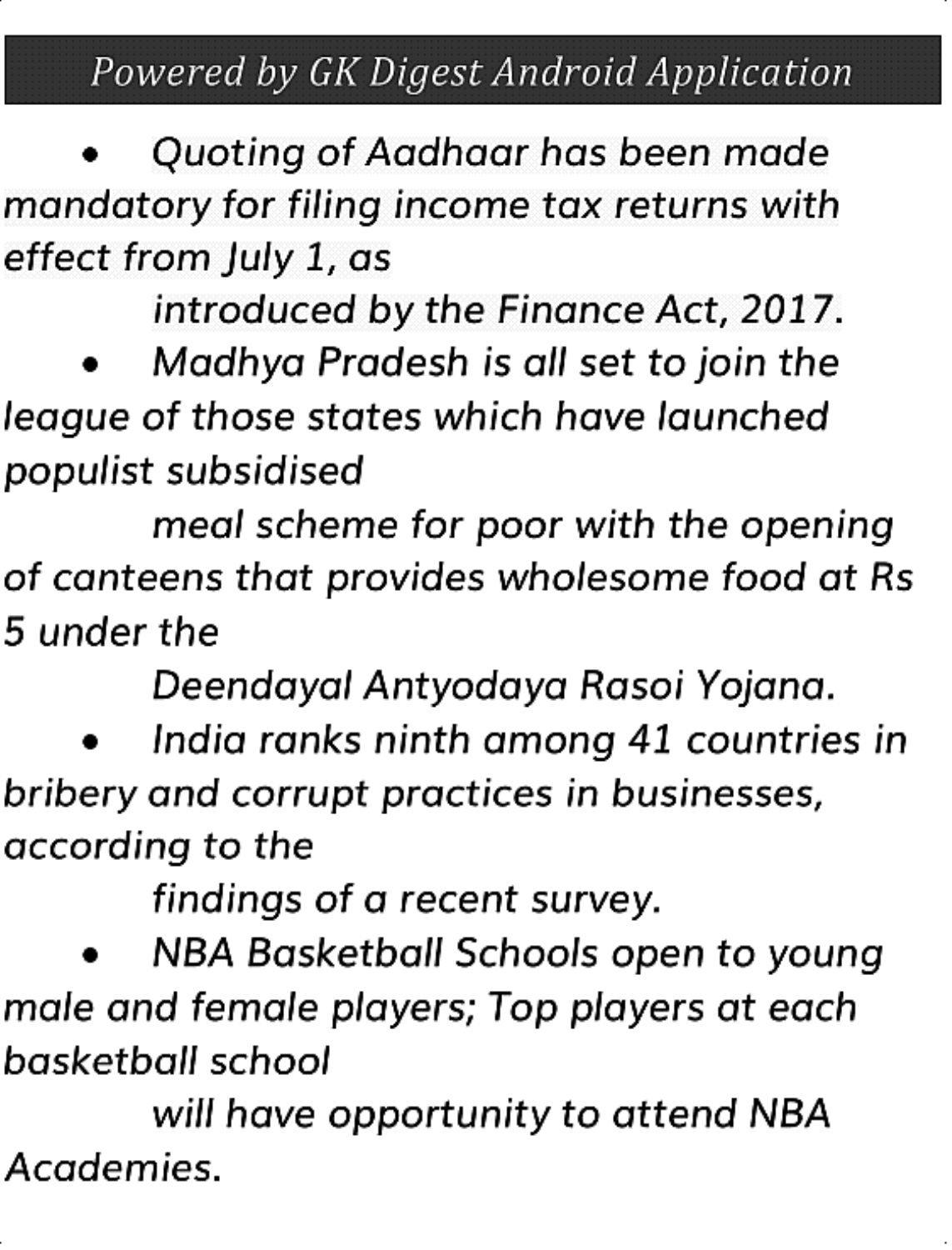A transaction of Rs 1,590 has bagged a Central Bank of India customer a lucky bounty of Rs 1crore

under the Modi government's promotional scheme to popularise digital payments.

 India Today Group Editorial Director Kalli Purie was today awarded the FICCI Young Women Achievers

Award for excellence in media.

 The government has cleared retired Supreme Court judge Shiva Kirti Singh as the next chairman of the

Telecom Disputes Settlement & Appellate Tribunal (TDSAT).

 The Indian Olympic Association (IOA) has granted affiliation to the Boxing Federation of India (BFI),

ending a long-standing impasse between the two bodies.

 Uruguay's three-year process of legalising recreational cannabis consumption reached its final stage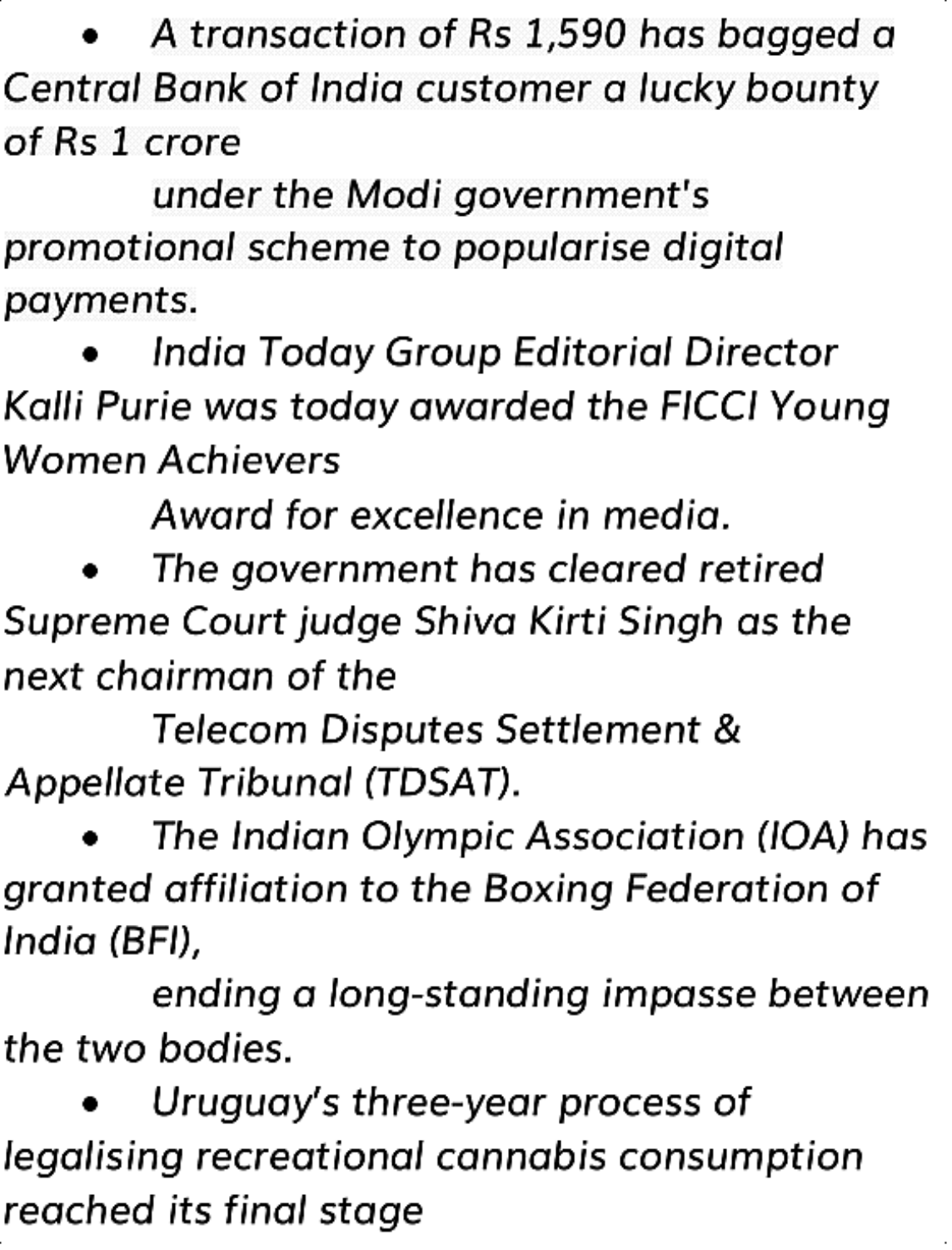when the government said it would authorise pharmacies to begin selling the substance as of July.

 Country's second largest private sector lender HDFC Bank today launched its unified payment interface

app on the fintech startup Chillr.

 The President of India, Shri Pranab Mukherjee inaugurated the first NIMCARE World Health Day Summit

2017.

 Atu Zumvu, SDPO Kohima has been conferred with the prestigious "Shaurya Chakra" thus becoming the

first Police Officer from Nagaland Police to be conferred with Shaurya Chakra since 1st December 1963

when Nagaland achieved its Statehood.

 NASA's Peggy Whitson, soon to become the most experienced US astronaut in terms of time spent in

space, assumed command of the International Space Station as two Russian crew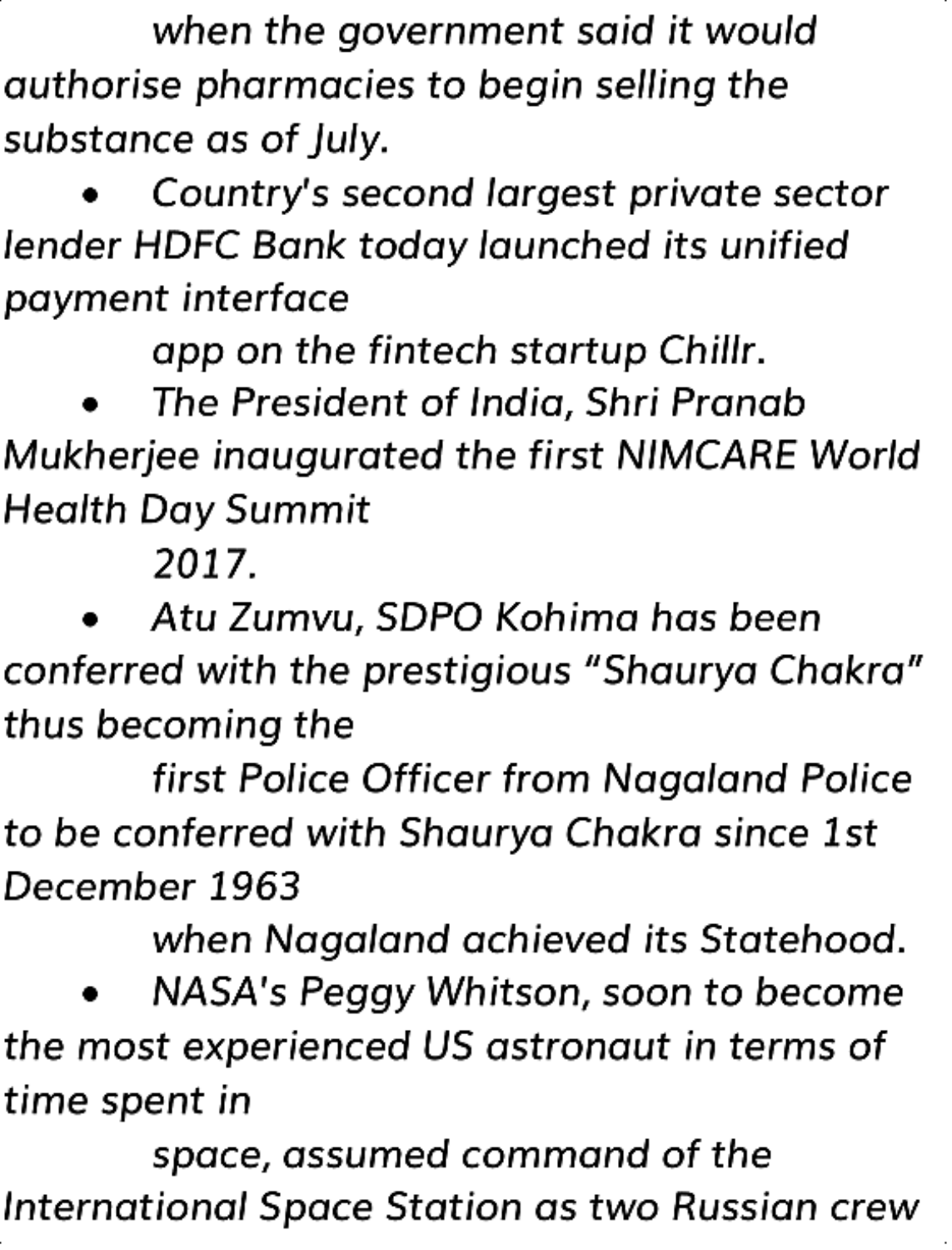members and an

American prepared to fly back to Earth. For Whitson, 57.

 An Indian-origin educationist in the UK, who moved to Britain after her marriage with no English

language skills, has been named the Asian Businesswoman of the Year in an award ceremony in

Birmingham.

 The Reserve Bank of India (RBI) has decided to slash clearance time for National Electronic Funds

Transfer (NEFT) in an attempt to enhance efficiency of the electronic payment system and add to

customer convenience.

 Former Union minister and senior congress leader M Veerappa Moily today presented the first copy of

his book 'The Flaming Tresses of Draupadi' to President Pranab Mukherjee.

Canara Bank, a public sector bank, has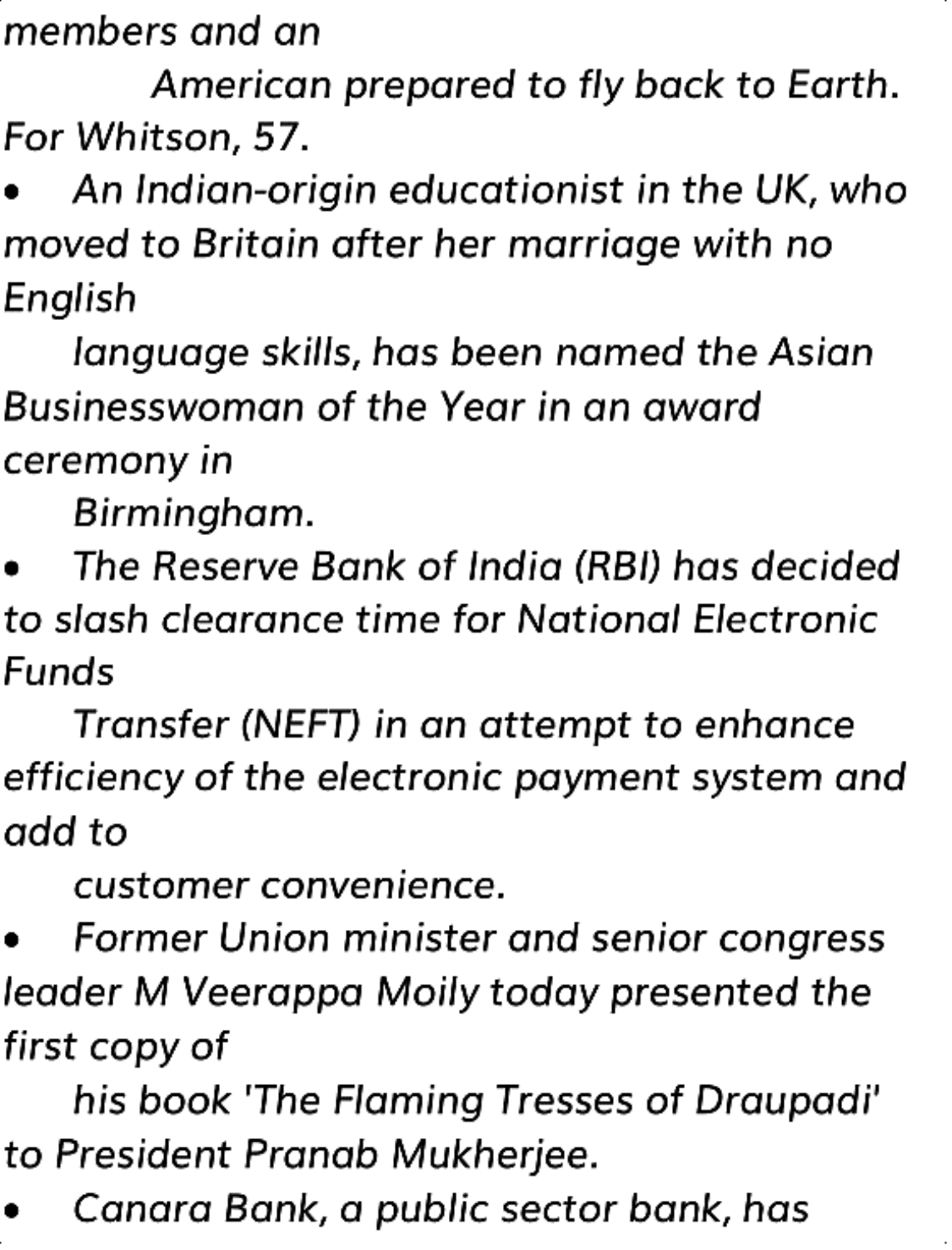embarked upon an ambitious project of upgrading the

bandwidth at all its branches to 2 Mbps in partnership with BSNL.

 Mukta Dutta Tomar was appointed as new India's Ambassador to Germany.

 Launching the app and website 'BharatKeVeer' with Union Minister Rajnath Singh, Bollywood actor

Akshay Kumar, lauded the Government of India for making his dream come true and providing a

platform for everyone to help the next of the kin of slain soldiers financially.

 Minister of State (Independent Charge) for AYUSH, Shripad Yesso Naik inaugurated the National

Convention on World Homeopathy Day on 10 April 2017 at New Delhi.

 The National Mission for Clean Ganga (NMCG) has approved 26 projects worth Rs 2,154.28 crore under

the Centre's 'Namami Gange' programme,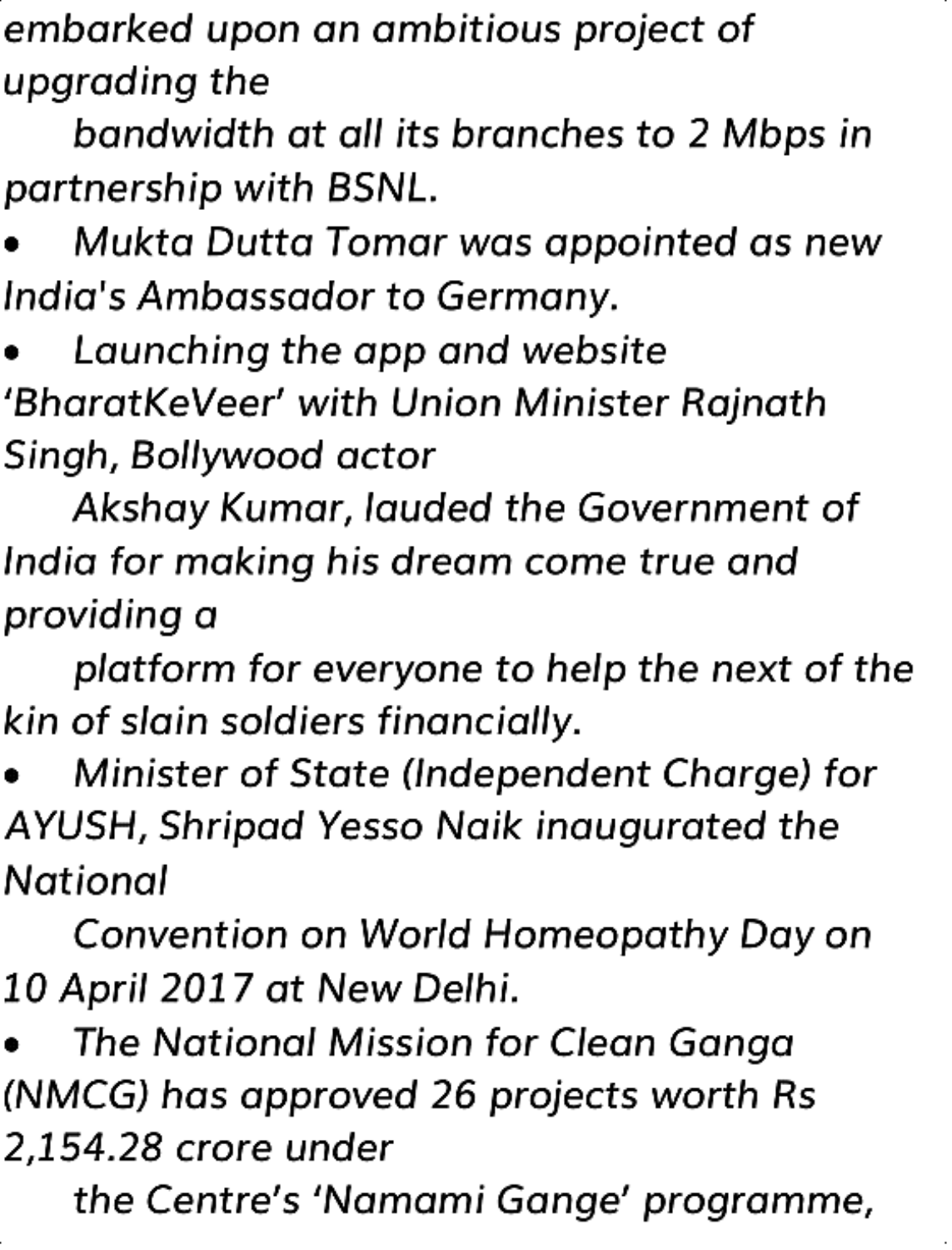aiming to reduce the river's pollution load. India has signed a joint declaration with Russia to promote innovation and the R&D ecosystem between

the two countries.

 India and Australia inked six pacts including one aimed at boosting counter terrorism cooperation after

talks between Prime Minister Narendra Modi and his Australian counterpart Malcolm Turnbull.

 North India is all set to get its first Deoxyribonucleic acid (DNA) bank for wildlife in Bareilly. Minister of Housing and Urban Poverty Alleviation M Venkaiah Naidu launched 352 projects in 53 cities

in 17 States across the country with an investment of Rs 38,003-cr to build 2,03,851 affordable houses. The Reserve Bank of India has allowed banks to invest in Real Estate Investment Trust (REITs) and

Infrastructure Investment Trusts (InvITs), a move that will help revive the cash-starved infrastructure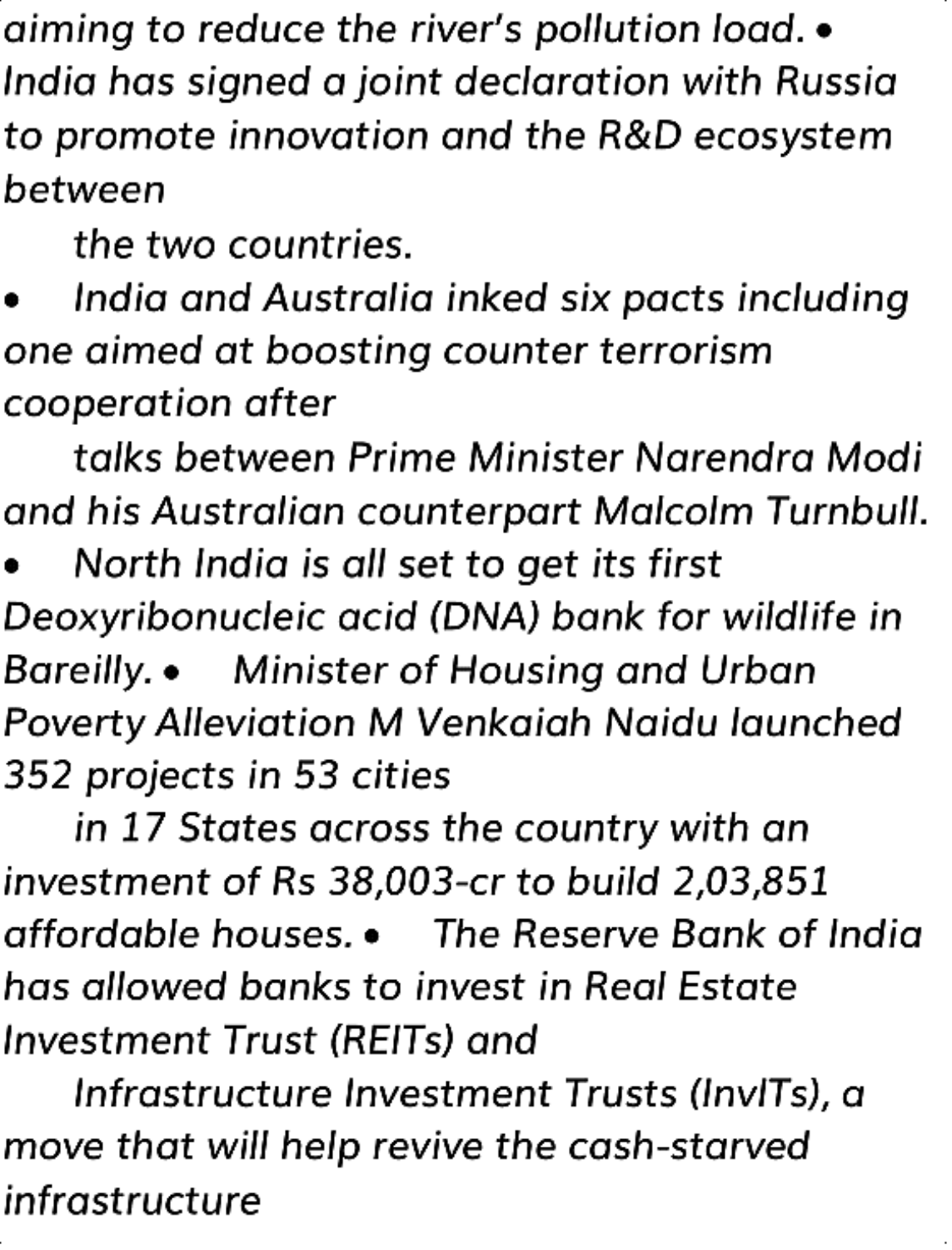sector.

 Saraswat Bank, the largest lender in the co-operative space, has appointed Smita Sandhane as its

Managing Director (MD) with effect from 01st April 2017.

 Samsung R&D Institute India filed the maximum number of patent applications in the IT sector in 2015-

16, followed by home-grown TCS and Wipro according to Indian Patent Office survey. . India's largest e-commerce player Flipkart buys eBay's India business, and closing a \$1.4 billion fund-

raising round from Tencent, eBay and Microsoft.

 The 12th edition Indo-Mongolian Joint Military Exercise Nomadic Elephant 2017 has begun at Vairengte

in Mizoram.

 The Agriculture Ministry joined hands with the National Remote Sensing Centre (NRSC), a wing of Indian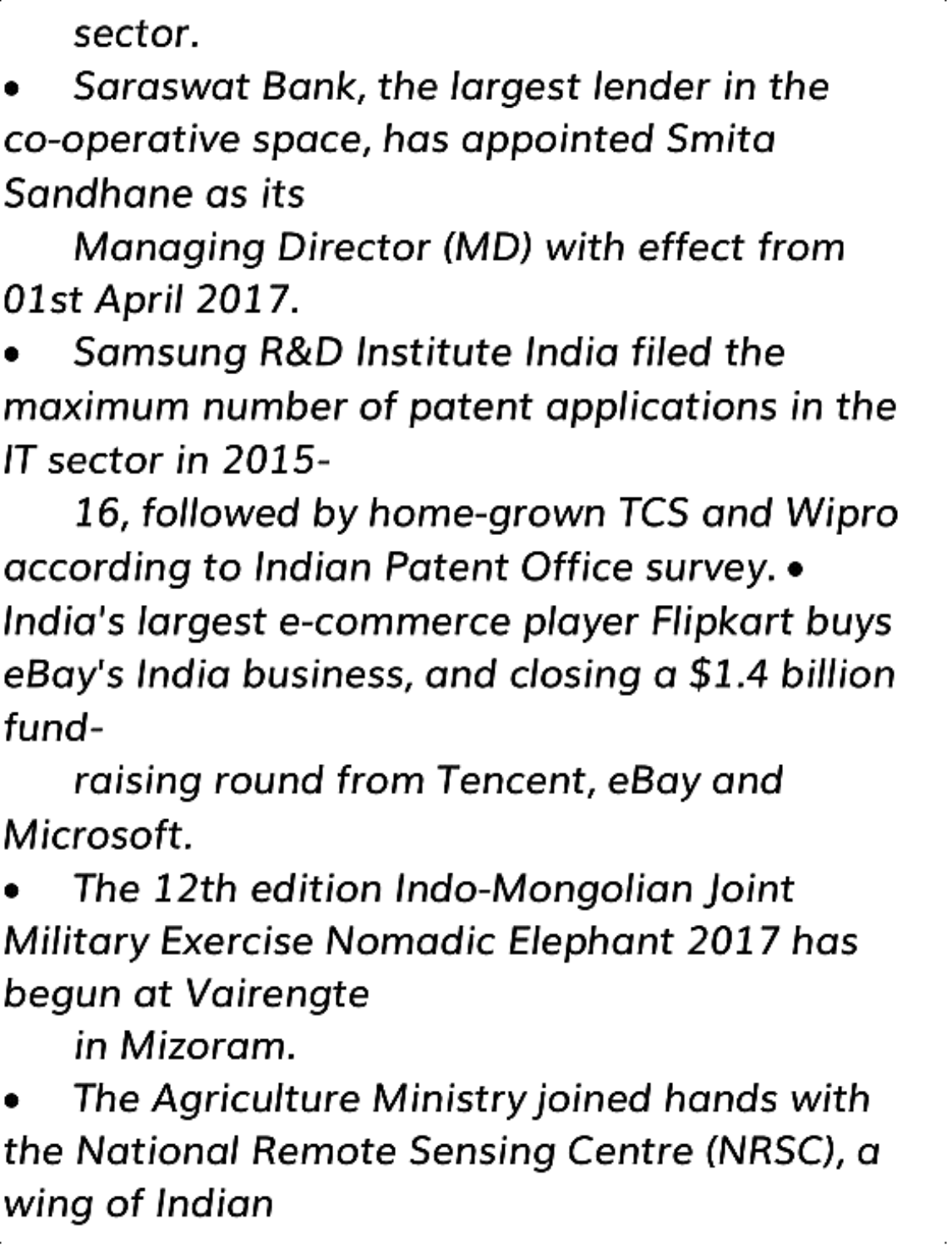Space Research Organisation (ISRO) to geo-tag agricultural assets for their real-time monitoring and

effective utilization.

 Mercedes' British Formula One racer Lewis Hamilton defeated Ferrari's four-time Formula One World

Champion Sebastian Vettel to lift his fifth title at the Chinese Grand Prix.

 Google doodle celebrated the birth anniversary of world-renowned Bengali painter, Jamini Roy. • The Prime Minister Shri Narendra Modi finally inaugurated an exhibition titled "Swachhagraha – Bapu

Ko Karyanjali – Ek Abhiyan, Ek Pradarshani" in the New Delhi to mark the 100 years of Mahatma

Gandhi's first experiment of Satyagraha in Champaran.

 India and Mongolia have commenced a joint military training exercise called "Nomadic Elephant -2016"

in Mongolia.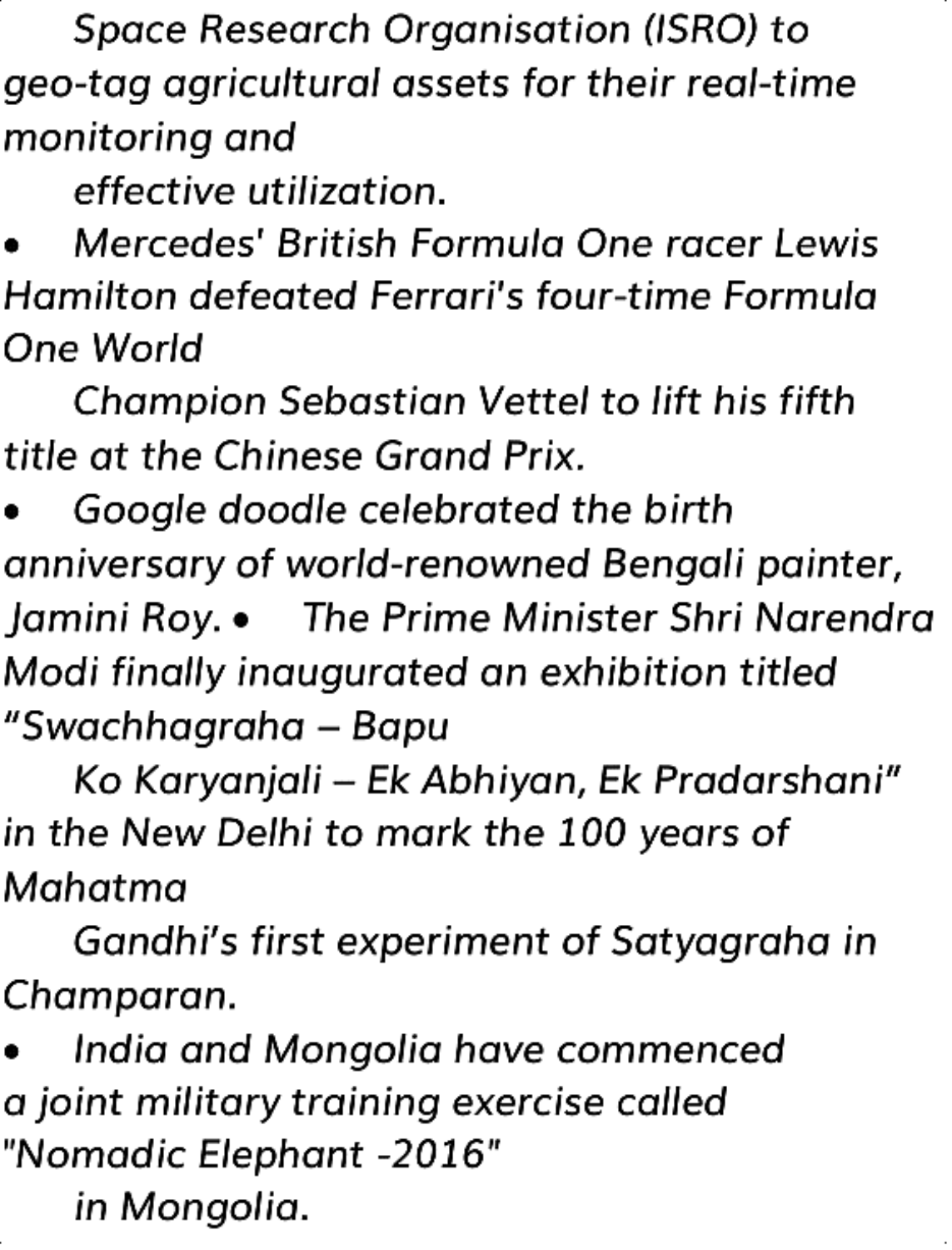UNHCR, the UN Refugee Agency announced the appointment of internationally acclaimed actress and

philanthropist Kristin Davis as its Goodwill Ambassador.

 The principal judge of a family court in Muzaffarnagar has set a Guinness World Record by disposing of

as many as 6,065 cases in 327 working days.

 President Abdel Fattah al-Sisi has declared a three-month state of emergency in Egypt and ordered

military special forces to protect vital infrastructure after two powerful church bombings by the Islamic

State terror group killed at least 45 people and wounded more than 100 others. Fino Paytech, which just received the Reserve Bank of India's licence to launch a payments bank, has

inked a deal with ICICI group companies to distribute insurance products and tied up with Exide Life

insurance to sell products via its distribution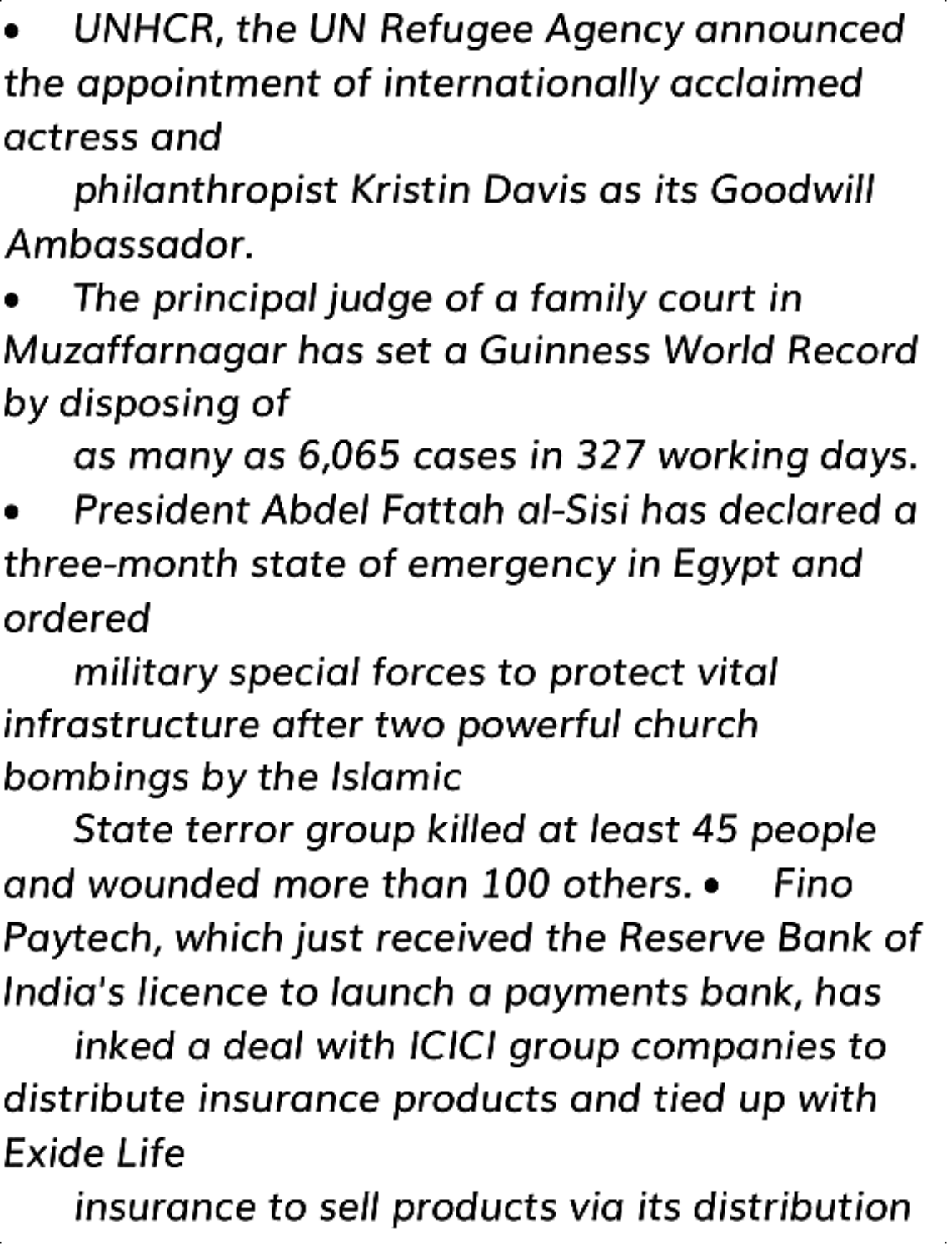channel.

 Smita Sandhane has taken charge as Managing Director of the Saraswat Co-operative Bank with effect

from April 1. She is the first woman chief of India's largest urban co-operative bank. Ministry of Rural Development has released nearly Rs. 23,443 crore to the States as the first tranche for

this Financial Year, under Mahatma Gandhi National Rural Employment Guarantee Scheme (MGNREGS). The Survey General of India (SOI) completes 250 years.

 The Union Home Minister, Shri Rajnath Singh chaired the 11th Standing Committee meeting of the

Inter-State Council in New Delhi.

 Fino Paytech, which just received the Reserve Bank of India's licence to launch a payments bank, has

inked a deal with ICICI group companies to distribute insurance products and tied up with Exide Life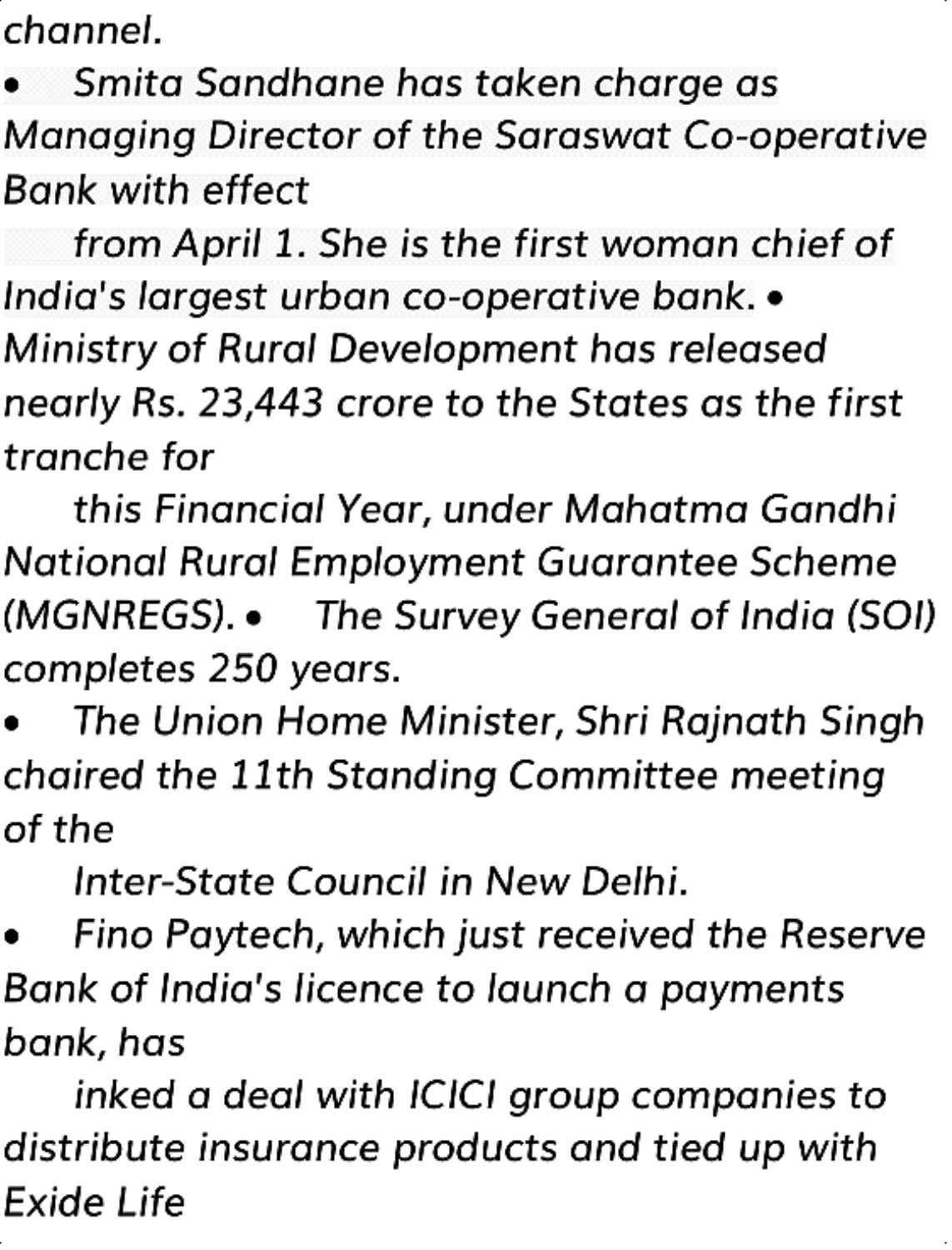insurance to sell products via its distribution channel.

 Senior bureaucrats Ajit Kumar Srivastava and Shabri Bhattasali were appointed members of Central

Board of Direct Taxes (CBDT), the apex policy making body of the Income Tax department. Carme Chacon, the first female defense minister of Spain and a prominent socialist party leader, has

died aged 46.

 ESAF Small Finance Bank has launched a social deposit scheme called Hrudaya Deposit at a function

held in Thrissur.

 National Hindi Sevi Samman Awards announced.

 The Vice President of India, Shri M. Hamid Ansari has received the first copy of the Book titled 'Hope in

a challenged democracy; An Indian narrative' authored by Shri Ashwini Kumar, from the former Prime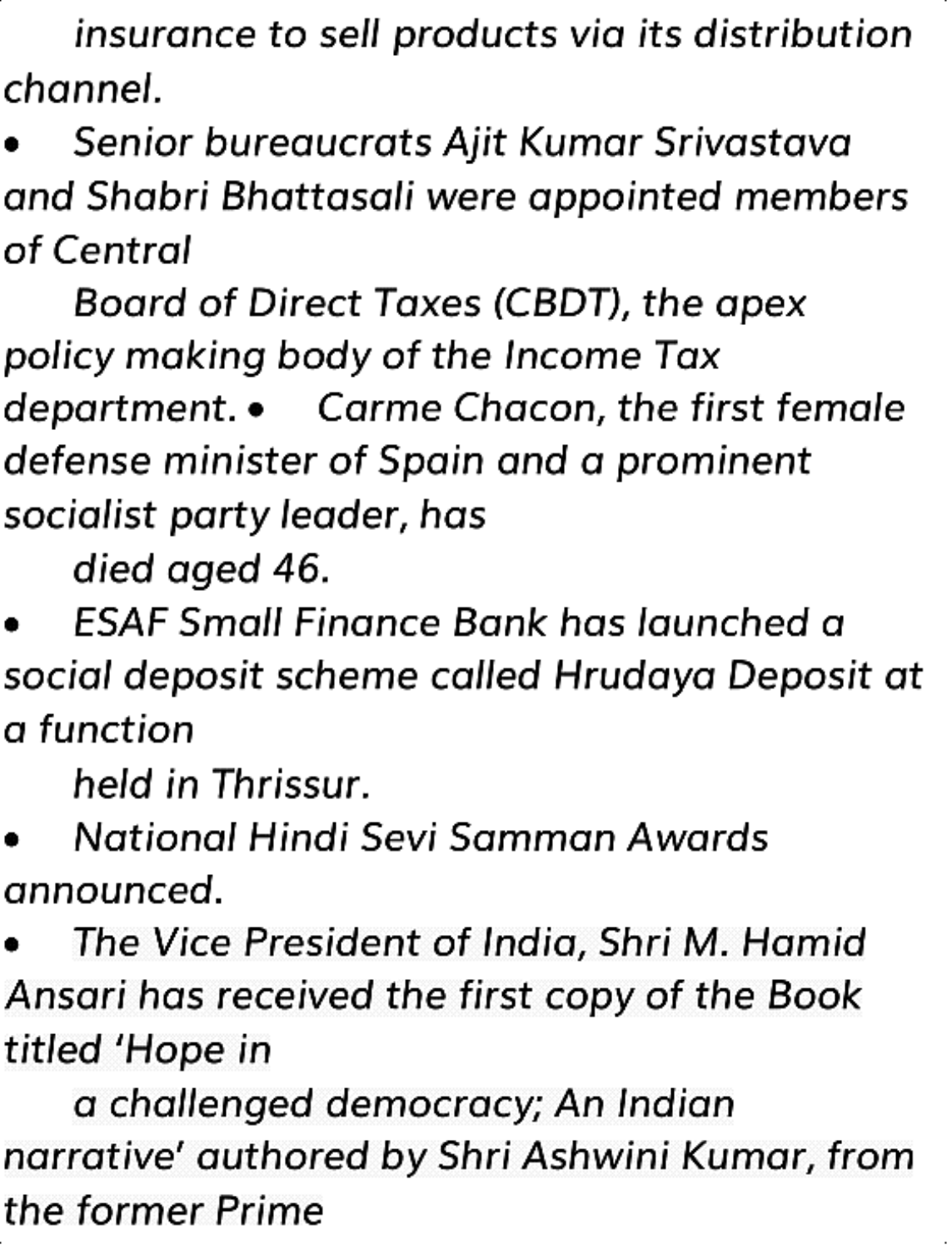Minister, Dr. Manmohan Singh, here today.

 Malala Yousafzai – The youngst nobel prize winner to address Canadian Parliament. • India's largest e-commerce firm Flipkart has raised \$1.4 billion led by China's internet giant Tencent,

with participation from the online auction site eBay and Microsoft, valuing the Bengaluru-based

company at \$11.6 billion, post the investment.

 PM releases book authored by LS Speaker Sumitra Mahajan.

 Central Hindi Institute Director N.K. Pandey announced the names of 26 writers from different

categories for the prestigious Hindi Sevi Samman Awards.

 Govt sets up inter-minesterial panel to monitor UDAN.

 A new web portal nakshe" was launched by the Union Minister for Science & Technology and Earth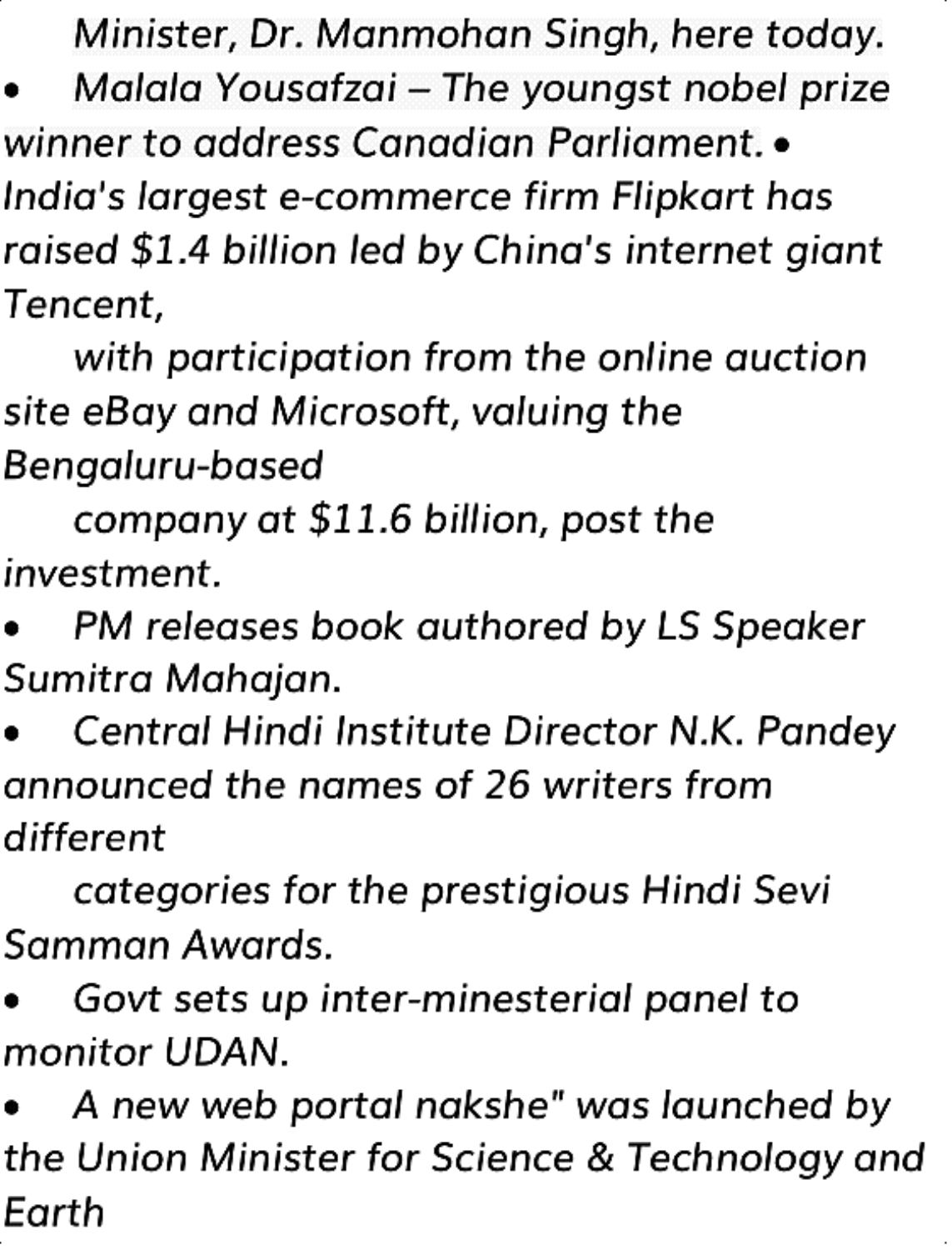Sciences, Dr. Harsh Vardhan in New Delhi on the occasion of 250th anniversary of Survey of India(SoI). Literary blockbuster novel The Underground Railroad, which depicts the journey of a young woman

escaping from slavery via a fantastical train system, has won the Pulitzer prize for fiction.  $\bullet$ Chief Minister N. Chandrababu Naidu announced the re-launch of 'Adarana', a scheme for improving

traditional occupations on the occasion of 1 91st birth anniversary of social reformer Mahatma Jyotirao

Phule which is being celebrated for the first time as a State function.

 Bank accounts opened between July 1, 2014 and August 31, 2015 need to submit self-certification by

April 30 to comply with FATCA (Foreign Account Tax Compliance Act) provisions, without which the

accounts would be blocked.

Nokia partner with Airtel and BSNL to set up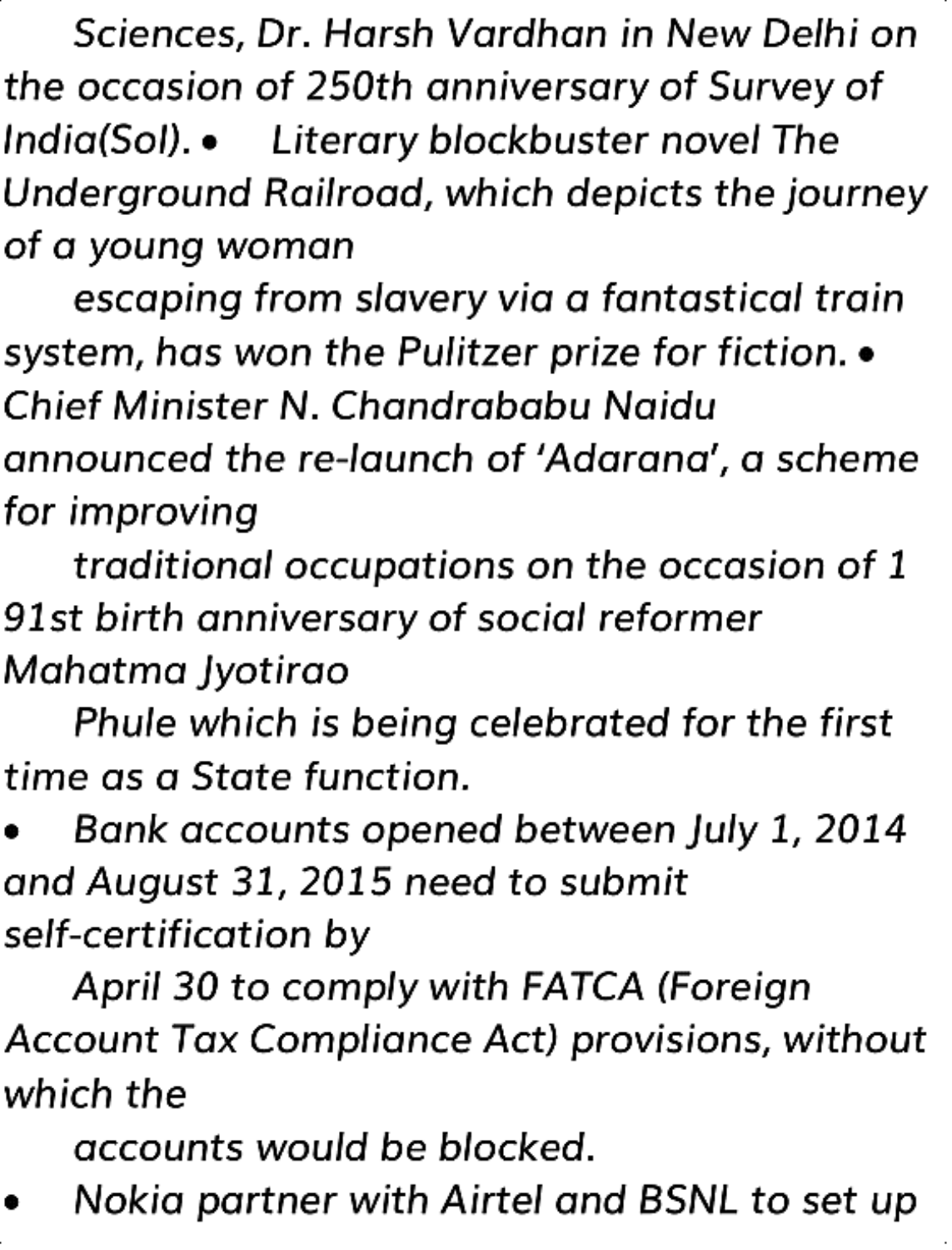5G internet speed in India.

 Lucknow held its first Lesbian, Gay, Bisexual, Transgender, Intersex, Queer and Asexual - Pride Parade • India's first ever micro drama festival held in Delhi.

First rail freight service to China departs UK.

 Alishan Mohammad and Pratap Lakra scored a brace each as India emerged champion at the 5th Asian

School Hockey Championship with a convincing 5-1 win over Malaysia in the final. Three Indians are among 90 Gates Cambridge scholars selected from nearly 6,000 applicants from

around the world for postgraduate study at the University of Cambridge from the academic year

beginning later this year.

 In its efforts to promote digital financial transactions, the Kerala-based NBFC

Manappuram Finance will

launch its own co-branded prepaid card in tie-up with YES Bank.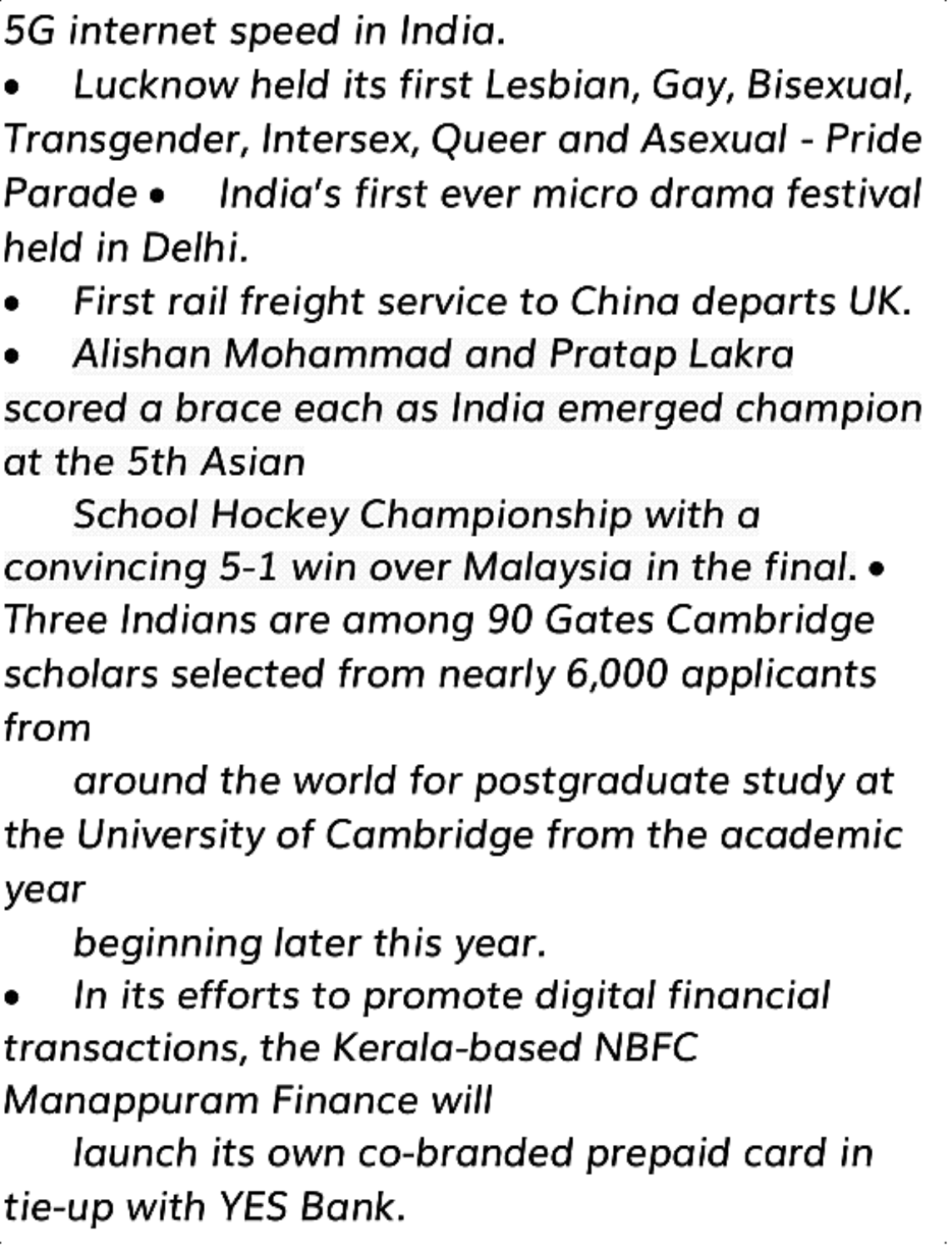Department of medical genetics, Kasturba Medical College, Manipal has discovered a new genetic

disease called "Multiple mitochondrial dysfunction syndrome" in four children from two unrelated

families in the region.

 PM Modi becomes the most followed world leader on Instagram.

 President Pranab Mukherjee conferred the National Geoscience Awards 2016 at the Rashtrapati Bhavan • The government today appointed two more managing directors to the nation's largest financial

powerhouse LIC — B Venugopal and Sunita Sharma, for a period of nearly two years.  $\bullet$  In a star-studded event in Mumbai Salman Khan of Bollywood launched actress Asha Parekh's

autobiography 'The Hit Girl', for which he's written the Foreword as well.

 With 50 days to go for the ICC Champions Trophy 2017, the International Cricket Council announced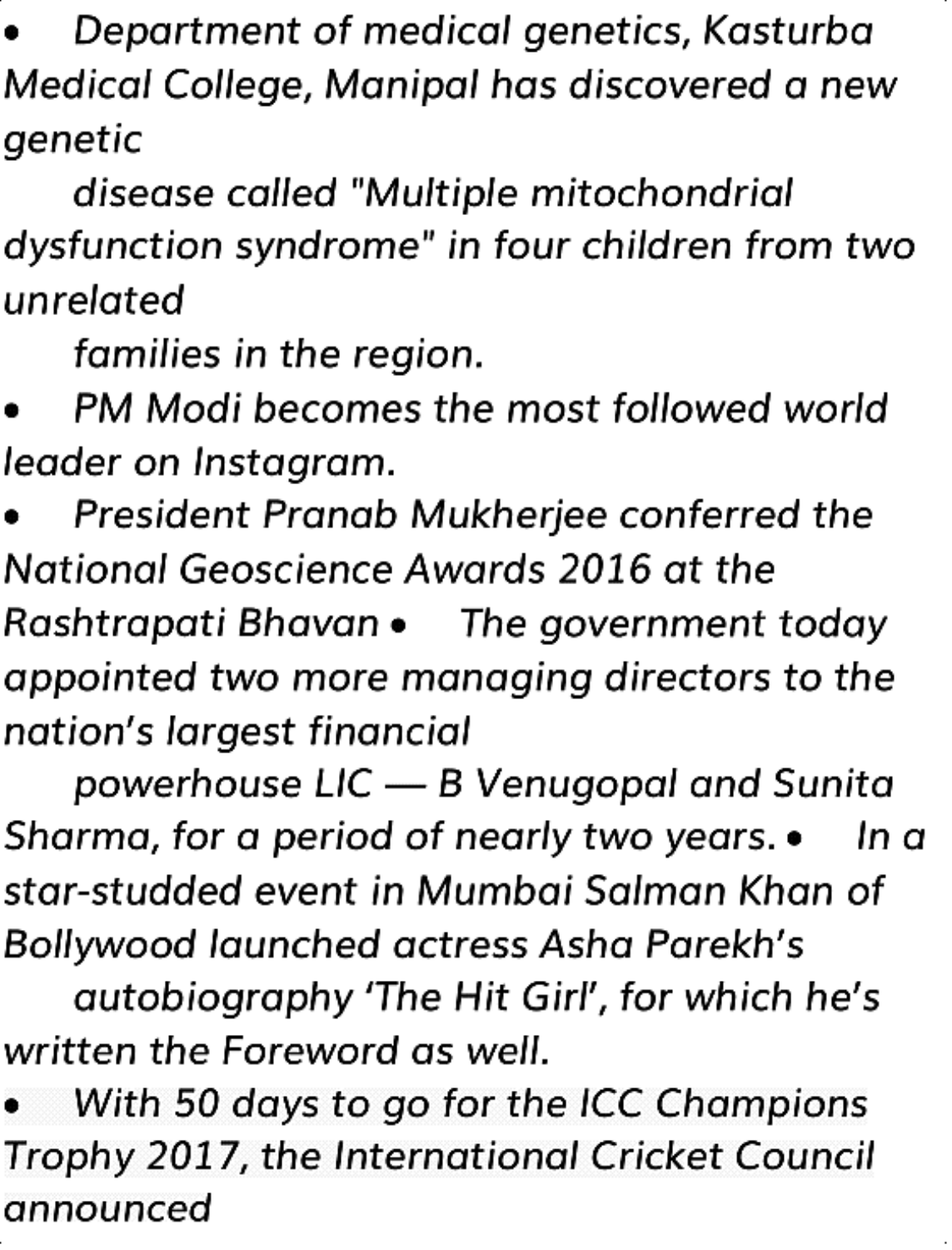eight stalwarts of the game as Champion Ambassadors for the tournament in England and Wales. The Electronics Corporation of India (ECIL) has bagged the SCOPE Award for Excellence and

Outstanding Contribution to the Public Sector Management – Institutional Category III (Other Profit

Making PSEs) for the year 2014-15.

 World Bank approves \$375 million loan for India's first waterway project.

 For the first time ever, the twelve major ports under the Ministry of Shipping have been ranked on

sanitation parameters, based on the efforts undertaken by them to counter waste generating sources

with respect to port operation, office area, township area and the response to incoming ships. • Petrol diesel prices to change everyday from May 1.

 A fleet of pink patrol vehicles to attend to the distress calls from women and an exclusive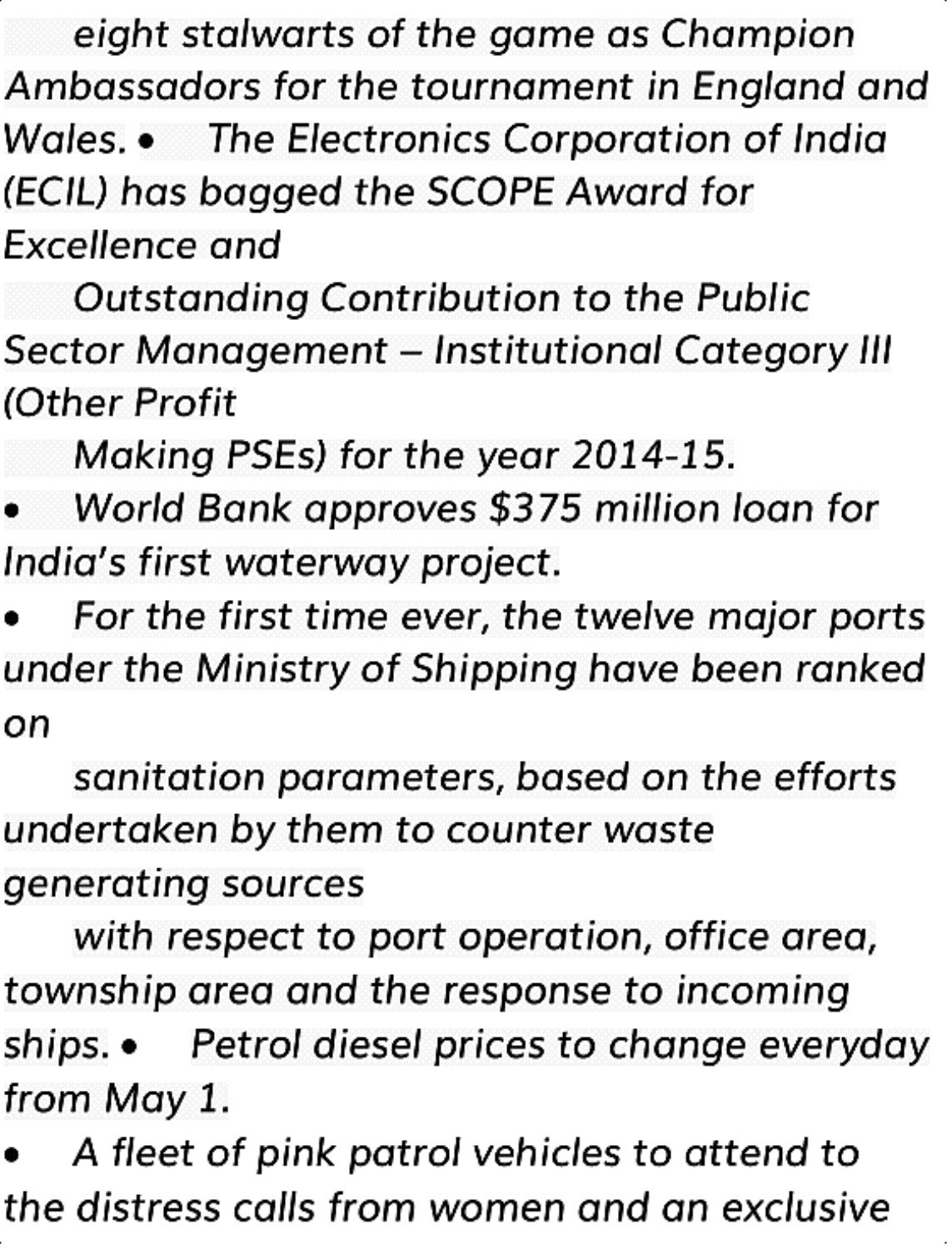police mobile

phone distress application have been introduced in Bengaluru as part of an effort to improve the safety

and security of women in the city.

- India Australia sign Sports Partnership.
- Amazon receives RBI approval for e-wallet.

 UN chief Guterres names Achim Steiner as new aministrator of UNDP.

 India observed the birth anniversary of B <sup>R</sup> Ambedkar on April 14 as "Water Day" to sensitize people on

managing the precious natural resource.

 A unique programme to pay tribute to mothers will be introduced in the government-run schools in

Andhra Pradesh from this year

 Haryana on Thursday launched Operation Durga to ensure women safety in the state, under which the

police caught at least 72 eve-teasers on its first day.

Karnataka Bank Ltd has announced top-level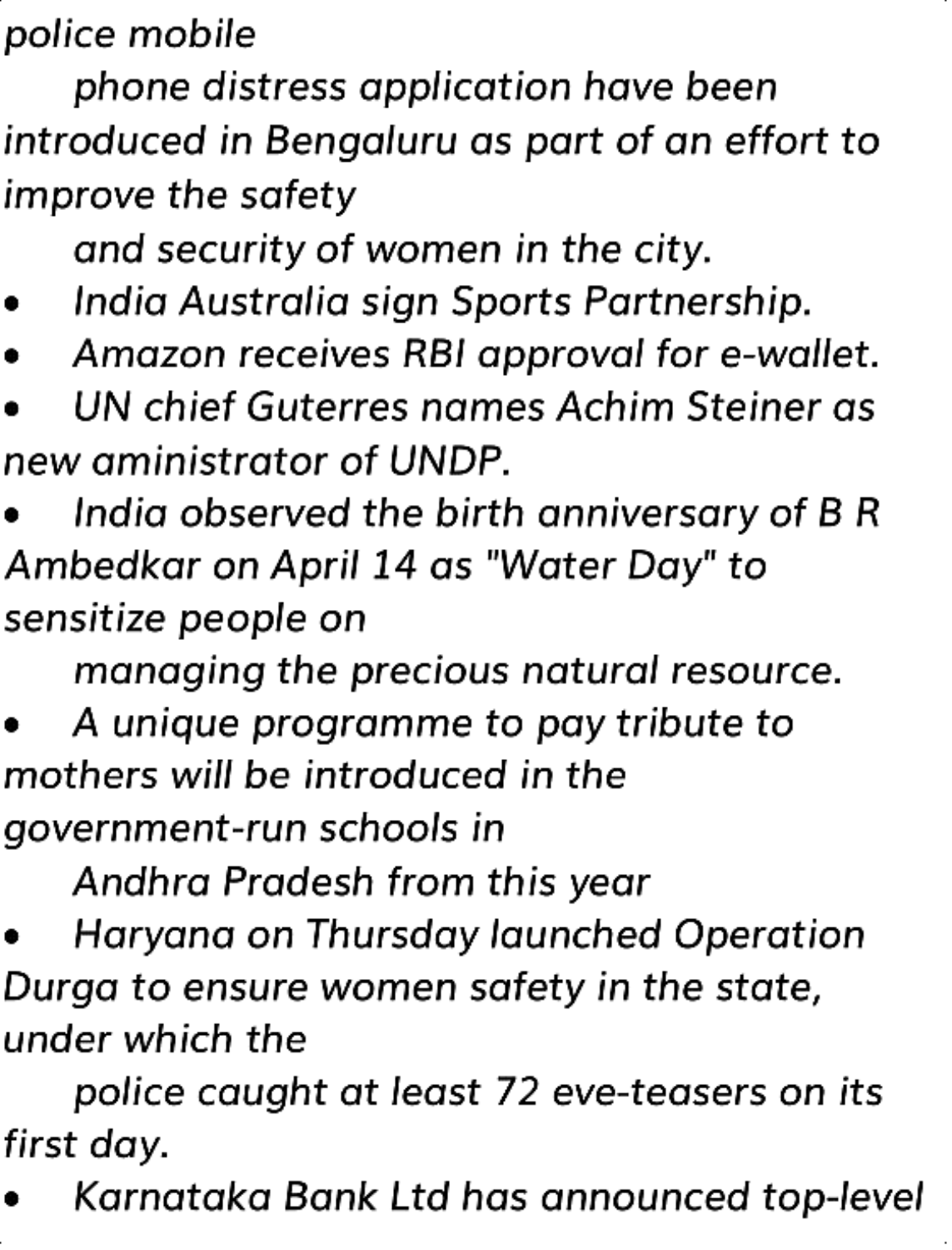management changes with the present Managing Director

and Chief Executive Officer (MD and CEO) of the bank, P Jayarama Bhat, assuming the charge of part-

time non-executive Chairman of the bank.

 The Union Ministry of Agriculture has selected Himachal Pradesh for the Krishi Karman Award 2015-16

for commendable increase in food grains.

 An Indian software engineer has won the top prize at a global challenge for an open-source tool that

enables users to interactively view UN General Assembly resolutions and gain a deeper understanding

of the voting patterns of member states.

 Taxpayers wanting to send their paper ITR acknowledgement forms or documents related to refunds

and others to the I-T department's CPC in Bengaluru can now send it to a "unique" pin code. France and India pact to upgrade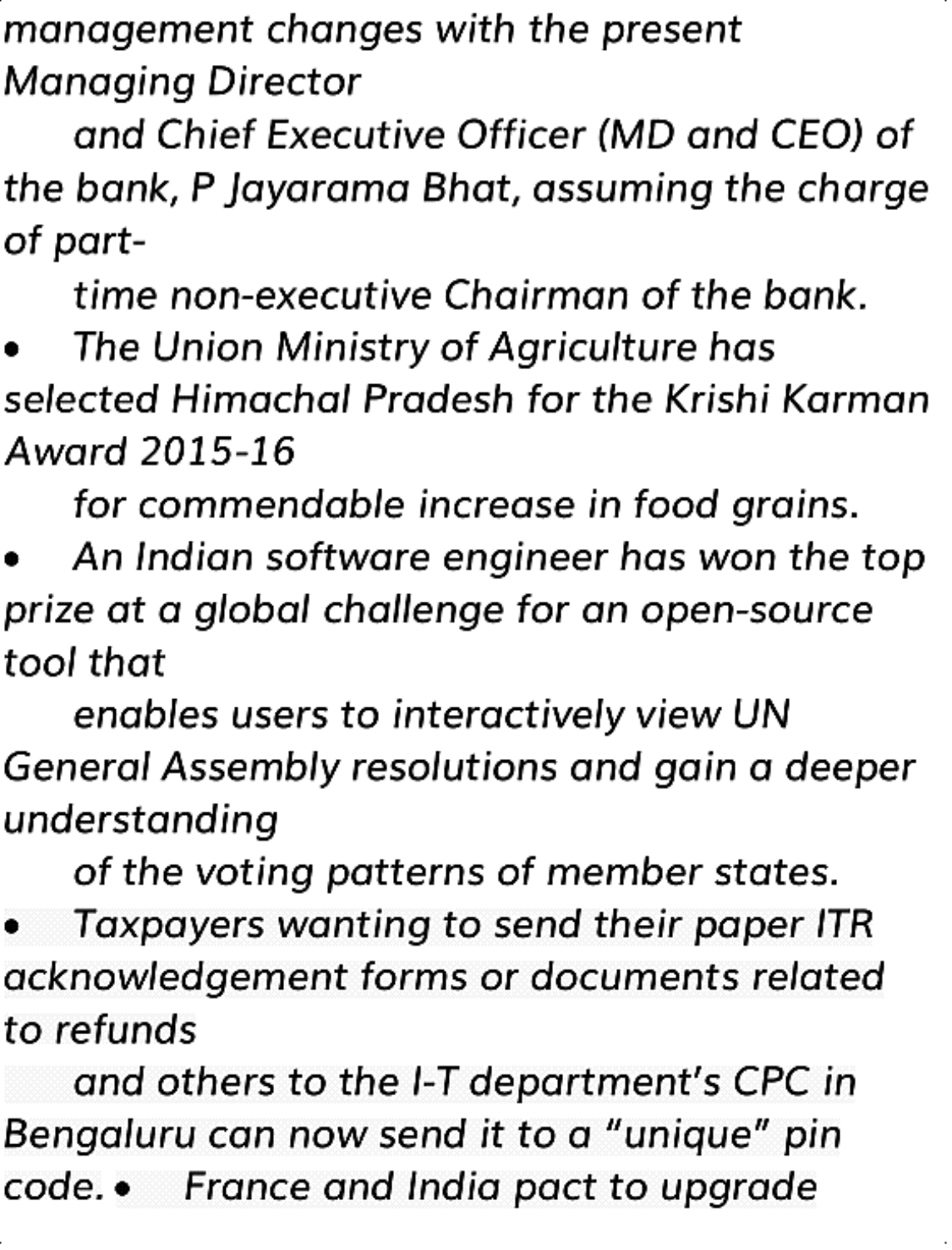Railways.

 Department of Posts has joined hands with State Bank of India to promote 'SBI buddy e-wallet' and POS

machines for cashless transactions at post office counters while booking speed post and registered post

items.

IRDAI launches web portal for insurers.

• Cisco launched  $5^{th}$  global and  $1^{st}$  in India cyber range lab in Gurugram.

 Prime Minister Narendra Modi launched the BHIM-Aadhaar platform, putting in place yet another

keystone of a digital payment system that will help India make the shift to a less-cash economy. • Prime Minister Narendra Modi launched in Nagpur a cashless/less cash township model, developed by

Gujarat Narmada Valley Fertilizers and Chemicals Ltd (GNFC), across 81 townships in 12 States. The Liberal government of Canada is moving ahead with legalizing recreational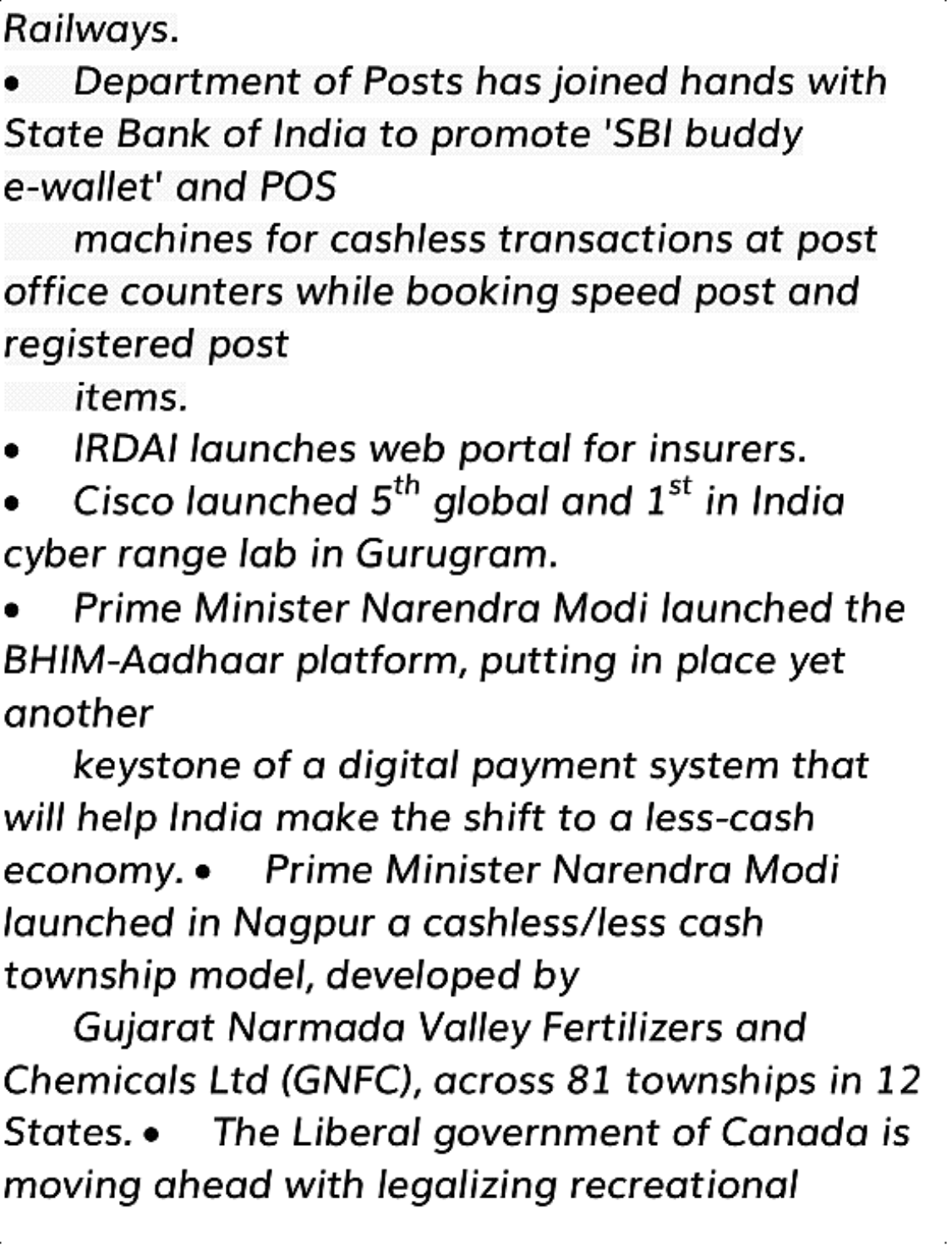marijuana use for those

18 and older.

 The United States dropped "the mother of all bombs," the largest non-nuclear device it has ever

unleashed in combat, on a network of caves and tunnels used by Islamic State in eastern Afghanistan. • Infosys today appointed independent director Ravi Venkatesan co-chairman amid calls from founders to diversify the board.

 Income Tax dept launches 'Operation Clean Money-II'.

 IBM has appointed a chief digital officer (CDO) for India, one of the first countries outside the US to

have such a position, and marks the importance the country holds as IBM morphs into a platform

company with the focus on cloud and cognitive.

 With a motive to enlighten children in naxal-affected areas of Jharkhand?s Palamau